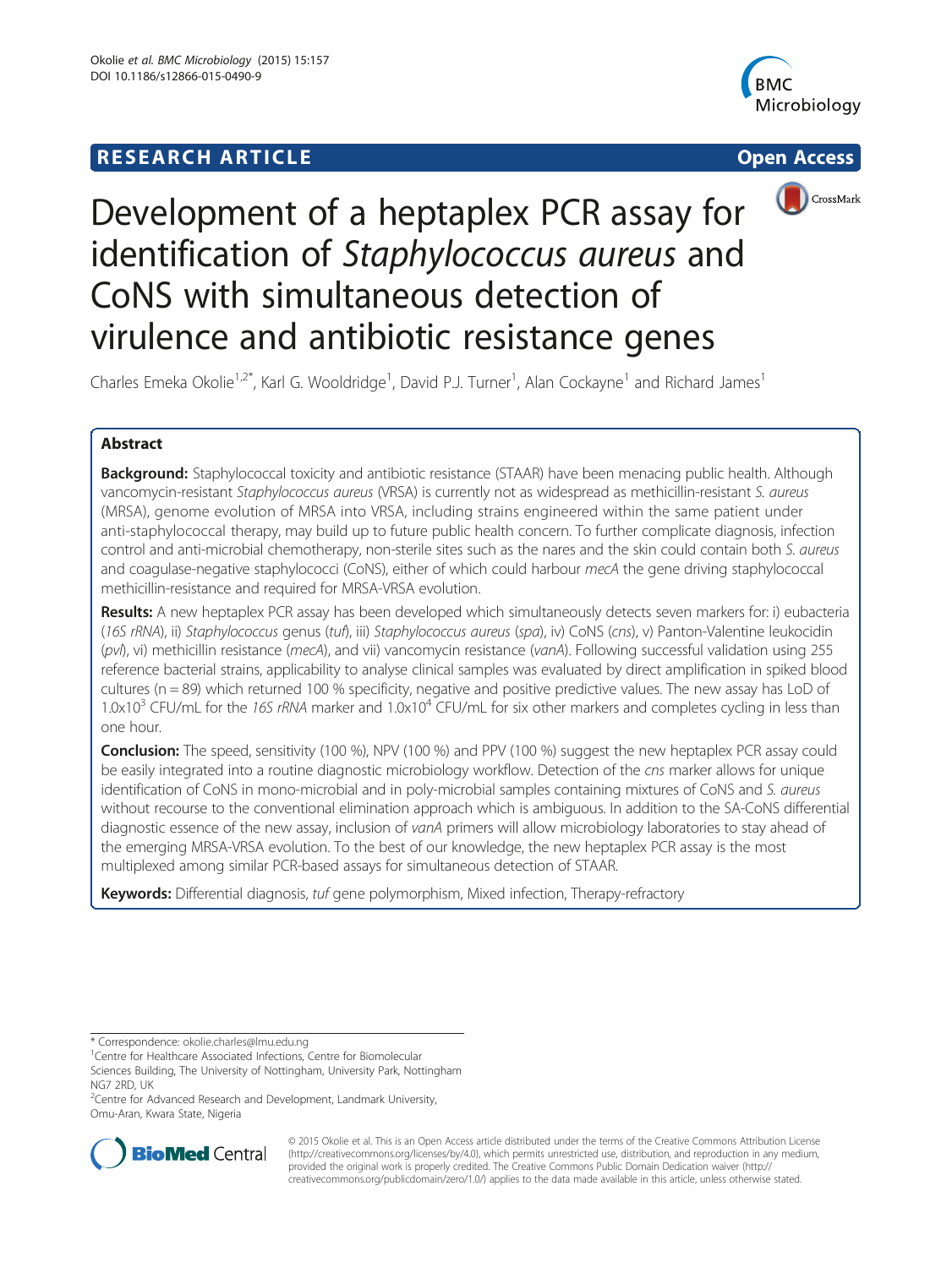#### Background

Accumulation of genes encoding staphylococcal toxigenicity and antibiotic-resistance (STAAR) in the genus Staphylococcus is well documented. The evolution of STAAR factors in Staphylococcus aureus has resulted to the emergence of strains associated with infections recently described as life-threatening and refractory to therapy [[1, 2\]](#page-5-0). Some bacterial factors are not easily detected by conventional agar-based bacteriological cultures. PCR-based assays are capable of identifying the genetic capacity for STAAR without the influence of variability in gene expression [[3\]](#page-5-0) and are preferred for speed and sensitivity.

Genome evolution is responsible for the emergence of strains harbouring STAAR factors some of which pose diagnostic challenges. For detection of mecA-encoded staphylococcal methicillin resistance, several investigators have reported multiplex PCR assays which accurately detected mecA gene and correlated well with the oxacillin phenotype [[4, 5](#page-5-0)]. Since S. aureus and coagulasenegative staphylococci (CoNS) harbor the mecA gene in common, Huletsky and colleagues highlighted the need for a discriminatory assay capable of identifying the cohabitation of *S. aureus* and coagulase-negative staphylococci (CoNS) especially in non-sterile sites such as the nares and the skin [\[6](#page-5-0)]. They discriminated S. aureus from CoNS by detecting DNA from the staphylococcal cassette chromosome (SCC) using oligonucleotides which hybridised to the *S. aureus* open reading frame encoding unknown function  $(\text{orfX})$  [\[6](#page-5-0)]. However, commercial assays inspired by the orfX oligos attracted numerous reports of assay failure because some SCC types which lacked the mecA gene were misidentified as MRSA [\[7, 8](#page-5-0)].

Basically, there are PCR-based assays for species identification of CoNS [[9](#page-5-0)–[11\]](#page-5-0). However, as the taxa of clinically relevant member species of the genus Staphylococcus continues expanding [\[12](#page-5-0), [13](#page-6-0)], no species-specific assay has been capable of detecting all the species in one PCR tube. Consequently, PCR-based assays for identification of CoNS have relied on elimination based on the absence or non-detection of S. aureus markers such as coa, nuc, spa or femA [[14\]](#page-6-0). Although the elimination approach may yield good results for mono-microbial infections, lack of a unique marker for CoNS renders such assays unreliable for identification of CoNS in poly-microbial samples containing both S. aureus and CoNS.

Recently the genomes of some MRSA strains evolved further. As a result of the acquisition of the *vanA* gene from enterococci vancomycin-resistant S. aureus (VRSA) evolved among MRSA strains [\[15, 16](#page-6-0)]. The recent emergence of VRSA in Portugal [\[17](#page-6-0)] may lead to the spread of VRSA in Europe and beyond. Furthermore, the increase in the incidence of MRSA strains belonging to

the CC5 clade associated with hospital MRSA-VRSA evolution in different parts of the globe [\[18\]](#page-6-0), including the case of the Brazilian patient whose own bloodstream vancomycin-susceptible MRSA (VS-MRSA) acquired vanA during antibiotic therapy and became VRSA [[19](#page-6-0)] and the 13.3 % incidence of VRSA in some hospitals [[20\]](#page-6-0), collectively point to the hazardous capacity of this lineage, suggesting that the genetic engineering and dissemination of community associated MRSA containing vanA could escalate to a serious public health concern. The recent report of 46.2 % VRSA among MRSA strains isolated in chickens [[21](#page-6-0)] further suggests that VRSA constitutes an impending threat to public health.

In line with the identified need for multiplex PCR assays capable of detection of multiple microbes or multiple genetic markers within the same PCR tube [\[22\]](#page-6-0), we aimed to develop a multiplex PCR assay. Our experiments resulted in a new heptaplex PCR assay which simultaneously detected seven DNA markers for: (i) 16S  $rRNA$  (ubiquitous bacteria), (ii) spa (S. aureus), (iii) tuf (the genus *Staphylococcus* spp.), (iv) cns (CoNS), (v)  $pvl$ (PVL virulence factor), (vi) mecA (methicillin resistance), and (vii) *vanA* (vancomycin resistance).

#### **Methods**

#### Bioethics and biosafety

The Research Committee, University of Nottingham, approved this study. Human-associated materials, including clinical bacterial isolates and blood cultures, were de-identified so they could not be tracked back to the patients. Many of the bacterial strains used in this study were obtained from the Network for Antibiotic Resistance in Staphylococcus aureus (NARSA) Strain Repository [\(www.narsa.net\)](http://www.narsa.net), some of which are putatively multi-resistant and/or highly virulent. An enhanced level 2 (BSL2+) suite was provided for storage and work on such potentially hazardous agents. Local strains were manipulated completely in the general (BSL2) laboratory space.

### Bacterial strains and bacteriological media used for this study

All bacteriological media and consumables used for this study were purchased from Oxoid, Basingstoke, UK. Bacterial strains  $(n = 255)$  were sub-cultured from storage (−80 °C) into brain heart infusion (BHI) broth and plated out on BHI agar. From BHI plates, a 0.5 McFarland standardised inoculum was generated for each isolate and used for gene detection and phenotypic tests. Reference type cultures  $(n = 53)$  comprising staphylococcal strains were used to validate the 7 genetic markers targeted by the new heptaplex PCR assay. Identification of the sources of the type cultures along with the numbers of strains belonging to *S. aureus* and CoNS are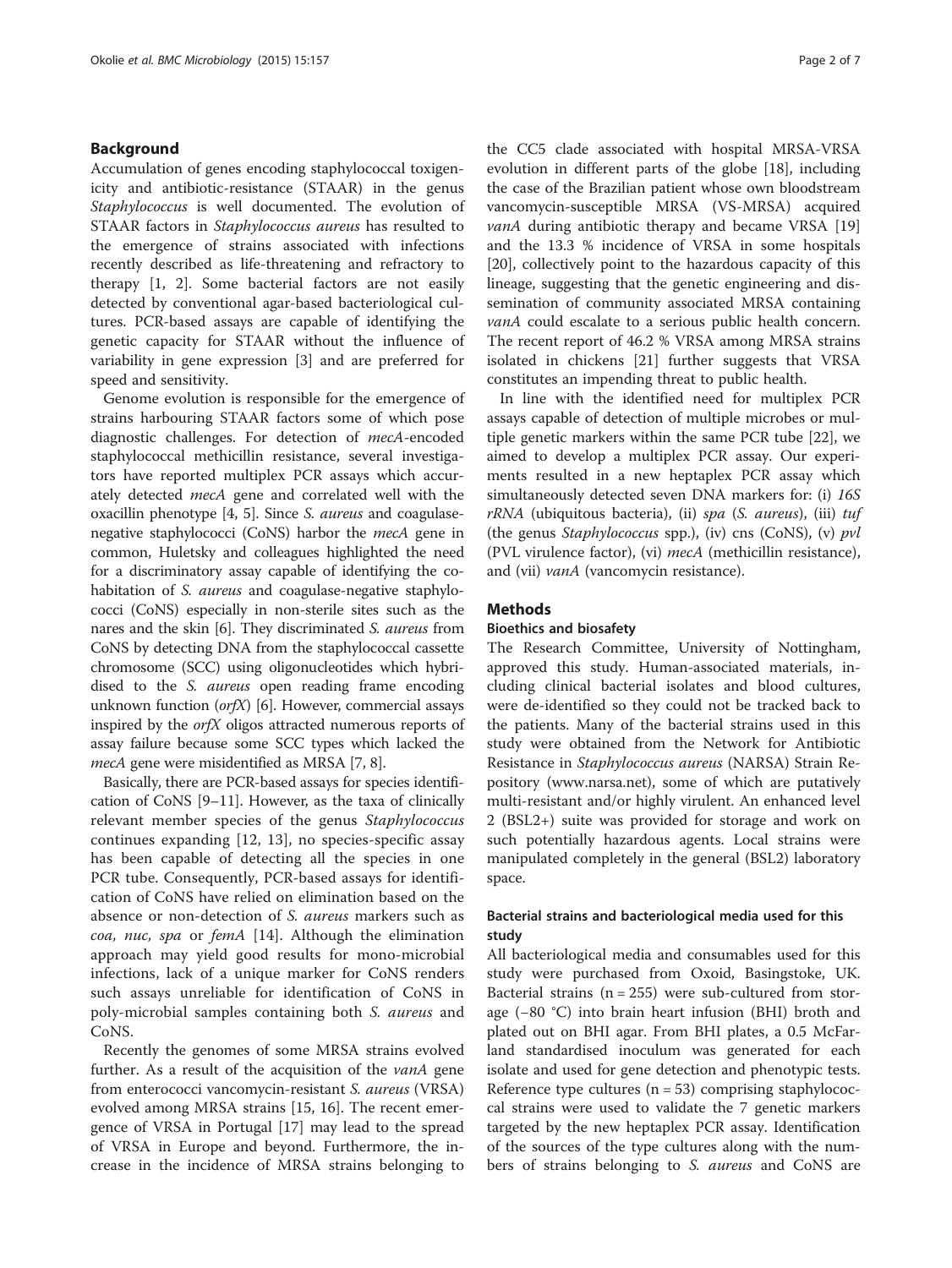indicated (Additional file [1](#page-5-0)). Local clinical staphylococcal strains ( $n = 124$ ) were collected from the hospitals in the Nottingham area (August 2003 - December 2004). They were previously characterized by the Queen's Medical Centre (QMC) Nottingham NHS microbiology laboratory and de-identified by Dr. Richard Spence who used them for DNA microarrays [[23\]](#page-6-0). CoNS strains  $(n = 31)$ donated by Nottingham University's Centre for Biomolecular Sciences (CBS) researchers who previously characterized them as S. auricularis (2), S capitis (2), S. caprae (2), S. chromogenes (2), S. cohnii (2), S. epidermidis (2), S. hemolyticus (1), S. hominis (2), S. hyicus (2), S. intermedius (2), S. lugdunensis (1), S. saprophyticus (3), S. sciuri (2), S. simulans (2), S. warneri (2) and S. xylosus (2) were included. Other (non-staphylococcal) bacteria  $(n = 47)$  previously characterized and de-identified by CBS researchers including strains of Escherichia coli, Pseudomonas spp., Klebsiella spp., Aeromonas spp., Salmonella spp., Citrobacter spp., Proteus spp., and Group A streptococci (GAS) were also used.

#### Preparation of bacterial DNA

Preparation of bacterial cell lysates from NARSA strains followed a heating and centrifugation method reported elsewhere [[24\]](#page-6-0). Bacterial DNA was obtained from spiked blood culture by Triton X-100 cell lysis method [\[25](#page-6-0)]. Following bacterial cell lysis step, the DNA-rich supernatant was transferred into a fresh 0.5 mL Eppendorf tube for PCR in the general (BSL2) laboratory. The lysis step was waived for local strains: bacterial colonies were directly picked and used in PCR. Similarly, broths were applied directly into PCR as previously evaluated in our laboratory and found reliable [[24\]](#page-6-0).

#### Development and optimization of the heptaplex PCR

The *spa*, *pvl* and *mecA* primers were originally published by Nakagawa et al. [\[26](#page-6-0)]; they reliably detected spa, pvl and mecA in our laboratory [\[24](#page-6-0)]. The cns and 16S rRNA primers were copied from a recently published pentaplex real-time PCR assay [\[27](#page-6-0)]. Following other reports [[28](#page-6-0), [29\]](#page-6-0), multiple alignments in clustalW ([www.ebi.ac.uk/](http://www.ebi.ac.uk/tools/clustalW) [tools/clustalW](http://www.ebi.ac.uk/tools/clustalW)) were used to design the primers targeting tuf and vanA. The greater discriminatory power of staphylococcal tuf over 16S rRNA for identification of CoNS has been reported [[30](#page-6-0)] and was exploited in this assay. To supply all the seven key genetic loci targeted in the new PCR, a mixed infection model comprising 3 staphylococcal strains was made up. The strains used to generate the mixed infection model were: i) vancomycinresistant S. aureus strain VRS1 (16S, tuf, spa, vanA and mecA), ii) PVL-positive MSSA strain NRS157 (16S, tuf, spa, and pvl), and iii) methicillin susceptible CoNS strain S. lugdunensis NCTC12217 (16S, tuf, and cns). Bacterial cell lysates (10  $\mu$ L), broth cultures or direct bacterial

colonies were used as template for PCR in a 40 μL volume. Beginning with the five primer sets recently reported in our laboratory [[27](#page-6-0)] and in a stepwise manner, the number of markers detected was scaled up to seven by adding two new primer sets targeting tuf and vanA genes. Follow-ing recent reports [\[31, 32\]](#page-6-0), *Candida albicans*  $(n = 4)$  were used as non-bacterial negative control template while the 16S rRNA marker for ubiquitous bacteria served as a positive control in every PCR reaction containing bacterial DNA. The PCR was performed using Eppendorf mastercycler (Eppendorf, Hamburg, Germany). The cycling conditions were copied from a recent pentaplex real-time PCR assay [[27](#page-6-0)]. Briefly, an initial single cycle for 5 minutes at 94 °C was followed by 40 cycles consisting of 15 seconds at 94 °C (denaturation) and 5 seconds at 60 °C (amplification) with one final run of 30 seconds at 72 °C (final polymerase extension). PCR optimization followed recent strategies [\[33, 34\]](#page-6-0): hot-start PCR was performed in which Taq DNA polymerase was withheld until the cycler showed the reaction temperature was above 85 °C. The PCR mixture contained 0.500 mM of dNTPs, 10U of Taq DNA polymerase (New England Biolabs, UK) and thermopol buffer (pH 8.8 at 25 °C, 5  $\mu$ L) comprising: 20 mM Tris–HCl, 10 mM (NH<sub>4</sub>)<sub>2</sub>SO<sub>4</sub>, 10 mM KCl, 2 mM MgSO<sub>4</sub> 0.1 % Triton X-100. Bacterial cell lysates (10 μL) from spiked blood cultures were used as template for PCR in a 40 μL volume. PCR amplicons were resolved by electrophoresis (200 V, 3 hours) in 4 % agarose gel containing Ethidium bromide  $(0.5 \text{ g/L})$  and visualised in UV transilluminator (UVP, UK). PCR products were purified from agarose gels using GenElute™ (Sigma, UK). Sequencing reactions were prepared by BigDye™ protocol (AppliedBiosystems, USA) and analysed using ABI Prism 310 Genetic analyser (AppliedBiosystems, USA). Identity of PCR amplicons was confirmed by BLAST search on NCBI databases ([http://blast.ncbi.nlm.nih.gov/Blast.cgi\)](http://blast.ncbi.nlm.nih.gov/Blast.cgi). The limit of detection (LoD) was determined by ten-fold serial dilutions performed on a 0.5 McFarland inoculum. Following isolation on BHI plates, Gram staining was performed to differentiate Gram-positive from Gram-negative bacteria. Tube coagulase test (TCT) was used to differentiate S. aureus from CoNS. Oxacillin salt agar screen (OSAS) containing 4 % NaCl, reported elsewhere as most reliable especially for CoNS [\[35, 36\]](#page-6-0) was performed according to the agar dilution methods recommended by the CLSI [[37](#page-6-0)]. For identification of staphylococcal vancomycin phenotype, vancomycin agar screen (VAS) was performed and interpreted according to CLSI [[38](#page-6-0)]. Following CLSI recommendations [[38, 39\]](#page-6-0), Mueller-Hinton agar was used in disk diffusion method to screen for: (i) oxacillin-resistance using 1.0 μg oxacillin disc; and (ii) vancomycin-resistance using 6.0 μg vancomycin disc. For assay reproducibility, positive and negative characters were inferred upon the agreement of results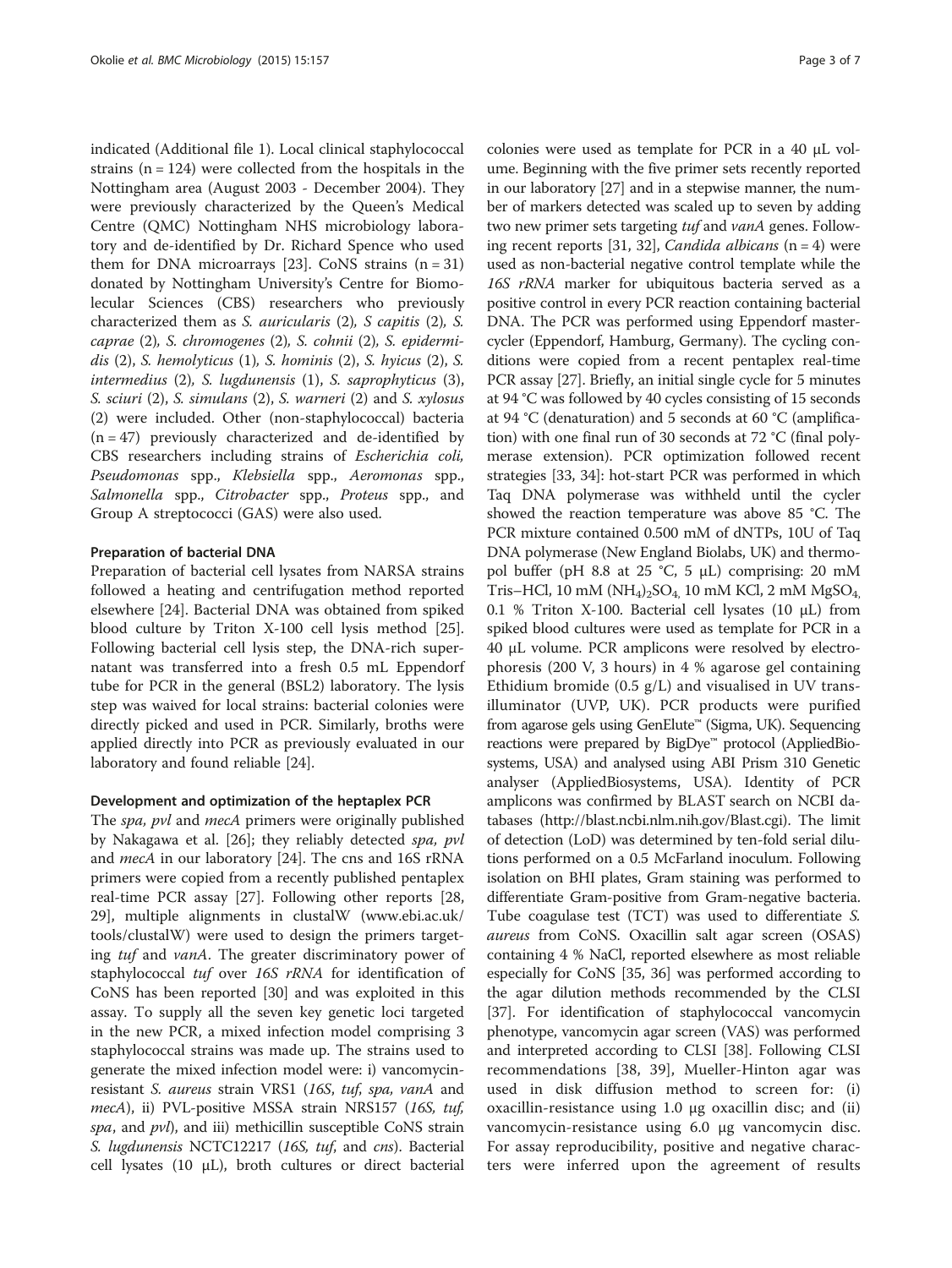obtained from four or more repeated gene detection and phenotypic tests performed on different days: the same 0.5McFarland inoculum prepared for PCR was used for phenotypic tests including colony counts. Aside from gene amplification from the bacterial strains performed directly on the frozen material, directly from BHI broth and directly from discrete colonies grown on BHI agar, the capacity of the new assay to detect the seven genetic markers directly from clinical samples was studied using spiked blood cultures containing bacterial strains in mono-microbial and poly-microbial models. Spiking of blood cultures followed a recent report for direct identification of staphylococci from blood culture material [\[40](#page-6-0)] with modifications. Briefly, the de-identified clinical blood culture bottles which have been cultured for 1 week and remained negative, derived from routine diagnostic microbiology, were spiked and then tested by PCR. Detected sequences were analysed as negative predictive values (NPV) and positive predictive values (PPV) according to recent CLSI guidelines [[41\]](#page-6-0).

#### Results and discussion

Multiple alignments in clustalW enabled the identification of loci within the nucleotide sequences of target genes for suitable primer hybridization. Although the detection of tuf gene as a marker for the identification of the genus Staphylococcus is well documented [[42\]](#page-6-0), the new heptaplex PCR is the first end-point PCR-based assay which demonstrated the discriminatory power of some polymorphic regions of the staphylococcal tuf for unique detection of CoNS. This allows the simultaneous detection of markers specific for S. aureus and CoNS within the same PCR tube without recourse to the conventional elimination approach thus allowing mixtures of S. aureus and CoNS to be identified without cumber and ambiguity.

Bioinformatic analysis initially identified AAGACTG CACGTTCAGGCTC, a 20-letter oligonucleotide sequence as the vanA forward primer. Though the former vanA forward primer generated a vanA positive amplicon with very high specificity in a 235 bp monoplex PCR [29], it interfered with other reactions. Replacement of the interfering primer with the current vanA forward primer listed in Table [1](#page-4-0) generated a 111 bp amplicon without interference thus allowing the simultaneous amplification of all the seven markers targeted by the new heptaplex PCR (Fig. 1).

The 111bp vanA marker was amplified from all (100%) VRSA reference strains listed in Additional file [1.](#page-5-0) Upon these findings, it was inferred that useful as in silico bioinformatics work-up is in PCR primer prediction, wet experimentation is still needed to confirm the reliability of PCRs developed from such predictions. This is particularly important as very powerful bioinformatics tools are entering the oligo-design research arena, including those capable of aligning nearly a million sequences of the bacterial 16S rRNA gene [[31\]](#page-6-0). Also, the lack of amplification in the negative control PCRs containing C. albicans template (Fig. 1 lane 2 and Fig. [2](#page-4-0) lanes 5 and 11) further attests to the specificity of the new assay which is illustrated using numerous reference strains and their combinations (Fig. [2](#page-4-0)).

The optimal concentration of the oligonucleotide primers which yielded clearly detectable amplification products in the new heptaplex PCR assay were found to be 0.50 μM for cns and 0.75 μM for the other six targets.

Gene detection in spiked blood cultures, including mono- and poly-microbial cultures, showed the new assay detected all the seven targets (Additional file [2](#page-5-0)). Additional file [2](#page-5-0) also shows that all the expected genes were correctly detected with 100 % specificity, NPV, and PPV thus enabling assignment of MSSA, PPMSSA, MRSA, PPMRSA, MSCoNS, MRCoNS, and VRSA. No PCR product was generated from the eukaryotic template, C. albicans, used as PCR negative control, a finding which supports its use as negative control for bacterial PCRs [[31](#page-6-0), [32](#page-6-0)].

The 111 bp *vanA* marker was not detected in the local clinical isolates. Thus the new assay corroborates the

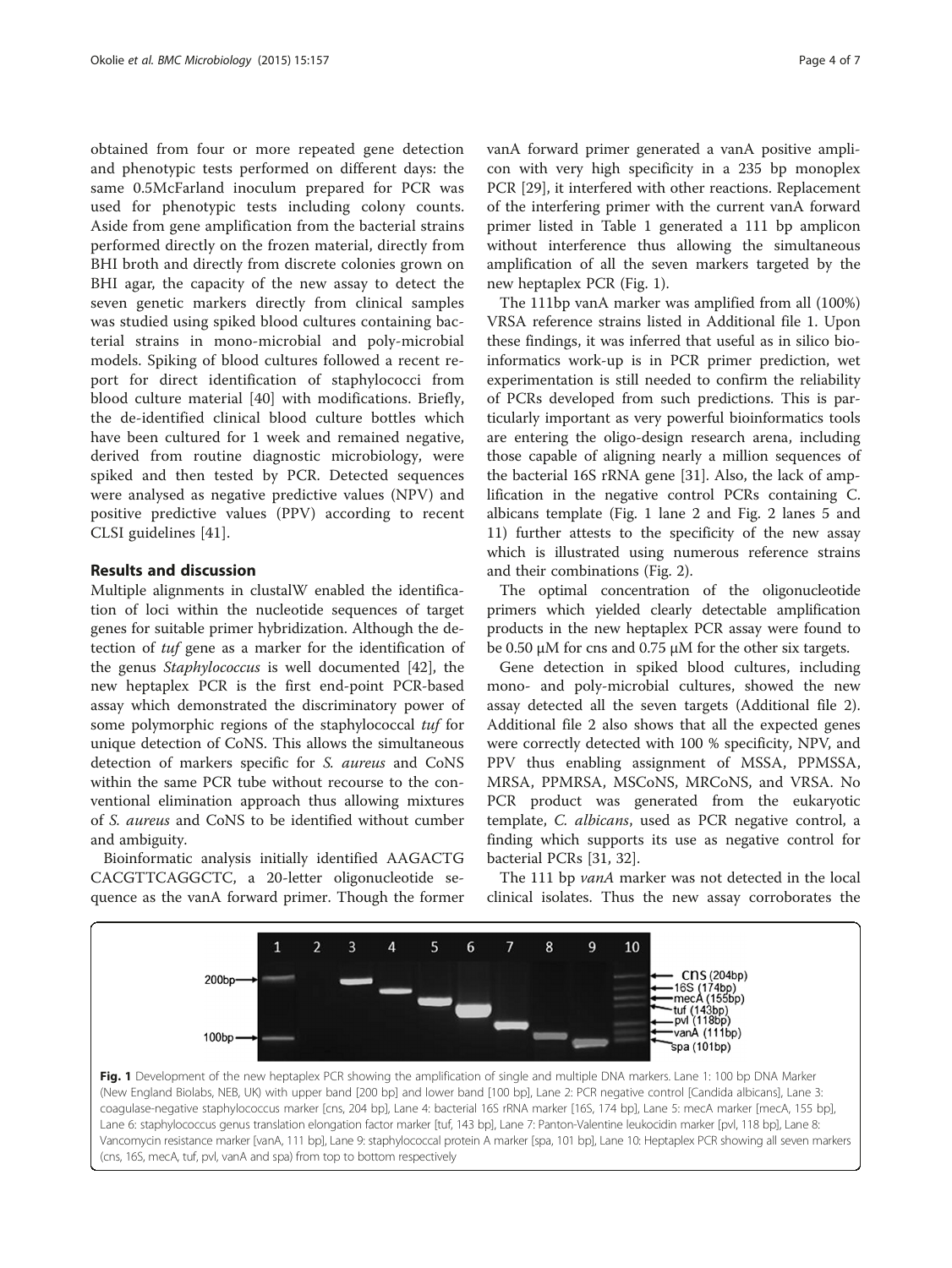<span id="page-4-0"></span>

QMC phenotypic data for the local clinical staphylococci in agreement with the fact that they were uniformly susceptible to vancomycin by the VAS used to support vanA PCR in this study. However, one of the local strains showed discrepancy between the QMC data and gene detection by the new assay. Previously identified

as methicillin susceptible Staphylococcus epidermidis (MSSE), the strain in question yielded PCR products for 16S, tuf, mecA and cns which together characterize MRCoNS (typical of Fig. 2 lane 2). The oxacillin 1 μg disk diffusion method identified the strain as MSCoNS. Interestingly, there was growth on the 0.5 mg/L

Table 1 Oligonucleotide primers used in the heptaplex PCR assay

| Target DNA | Amplicon size (bp) | Primer Identity | Primer sequence $5' \rightarrow 3'$    | Reference  |
|------------|--------------------|-----------------|----------------------------------------|------------|
| cns        | 204                | $cns-1$         | <b>TATCCACGAAACTTCTAAAACAACTGTTACT</b> | $[27]$     |
|            |                    | $cns-2$         | TCTTTAGATAATACGTATACTTCAGCTTTGAATTT    |            |
| 16S rRNA   | 174                | $16S-1$         | CTAGTAATCGCGGATCAGCAT                  | $[27]$     |
|            |                    | $16S - 2$       | GATACGGCTACCTTGTTACGACTT               |            |
| mecA       | 155                | mecA-1          | TGGTATGTGGAAGTTAGATTGGGAT              | $[26]$     |
|            |                    | mecA-2          | <b>CTAATCTCATATGTGTTCCTGTATTGGC</b>    |            |
| tuf        | 143                | tuf-1           | TACCAGCATTAGTAGTATTCTTAAACAAAGTTG      | This study |
|            |                    | tuf-2           | TGCTGAACCAGCGATTACAG                   |            |
| pvl        | 118                | $pvl-1$         | TTACACAGTTAAATATGAAGTGAACTGGA          | $[26]$     |
|            |                    | $pvI-2$         | AGCAAAAGCAATGCAATTGATG                 |            |
| vanA       | 111                | vanA-1          | GCTGTGAGGTCGGTTGTG                     | This study |
|            |                    | vanA-2          | <b>GCTCGACTTCCTGATGAATACG</b>          |            |
| spa        | 101                | $spa-1$         | CAGCAAACCATGCAGATGCTA                  | $[26]$     |
|            |                    | $spa-2$         | CGCTAATGATAATCCACCAAATACA              |            |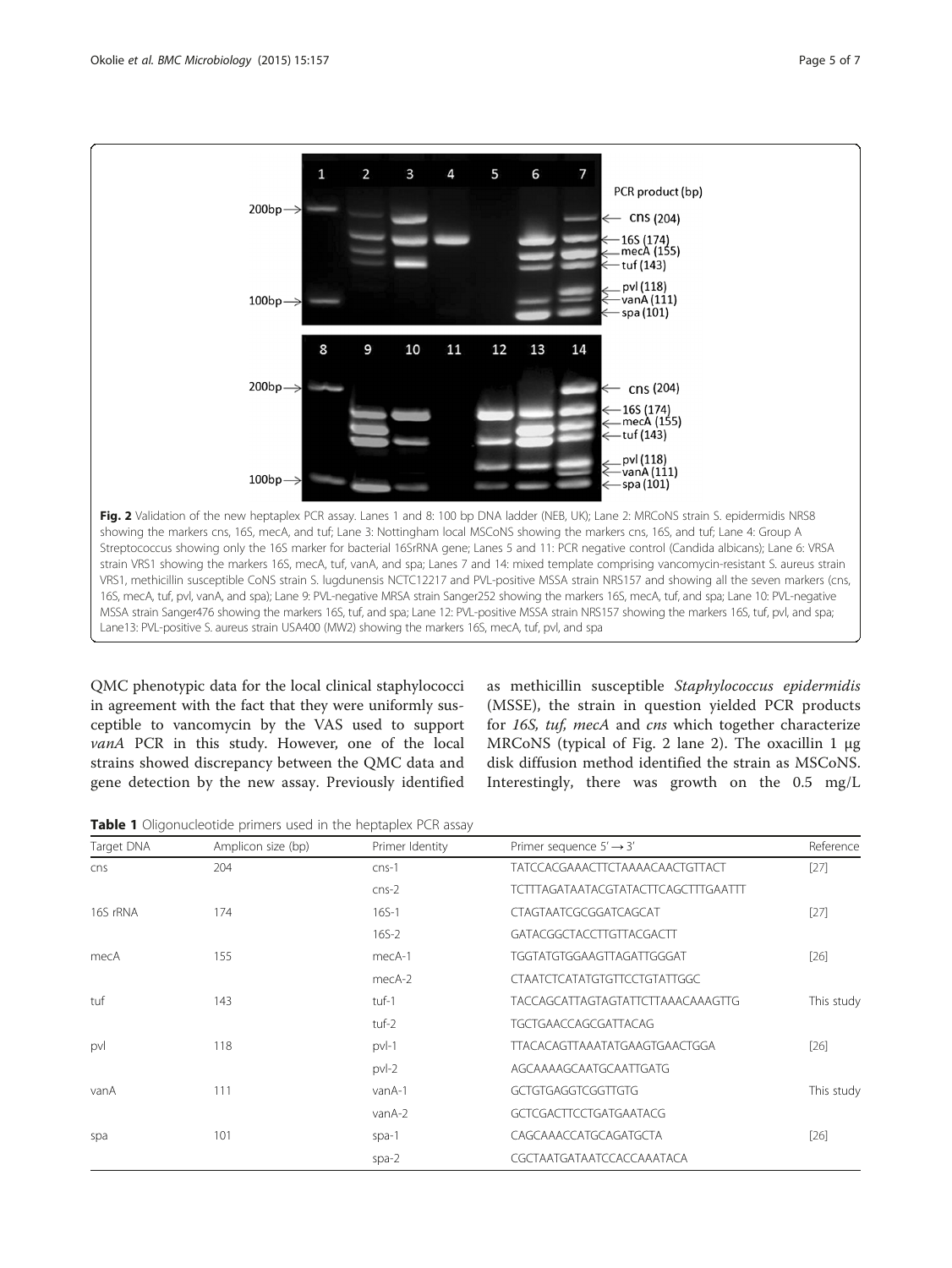<span id="page-5-0"></span>oxacillin plate while increasing concentrations inhibited the strain.

For taxonomical purposes, the relevance of speciesspecific PCR-based assays cannot be undermined though. However, owing to the continuing expansion in the taxa of clinically relevant member species of the genus Staphylococcus [12, 13], there is yet no speciesspecific PCR-based assay capable of identifying all clinically relevant CoNS in one PCR tube. This puts a limitation on species-specific PCR-based assays. To circumvent this, the new heptaplex PCR assay identifies all CoNS by detection of the cns marker. Similarly, the detection of the 16S rRNA in all (100 %) bacteria studied including staphylococcal and non-staphylococcal strains supports the use of this gene as a diagnostic marker for bacteria [43]. Though the use of higher oxacillin concentrations recommended by the CLSI [[38](#page-6-0), [39\]](#page-6-0) have been reported elsewhere [[44\]](#page-6-0), the 0.5 mg/L oxacillin used in this study supports the recent report of low oxacillinresistant staphylococci (MIC =  $0.5 \text{ mg/L}$ ) in the UK [\[45](#page-6-0)]. In view of the variations in gene expression, it has been suggested that *mecA-positive* staphylococci showing low-level oxacillin-resistance should be regarded as constitutively oxacillin-resistant [3].

The new assay completes cycling within an hour which compares favourably with a recent PVL/MRSA real-time PCR assay [\[45](#page-6-0)]. The total turn-around-time was less than 4 hours which also compares favourably with recent end-point PCR assays [\[41\]](#page-6-0), while the LoD was found to be  $1.0x10^3$  CFU/mL (for 16S rRNA marker) and  $1.0x10<sup>4</sup>$  CFU/mL (for the other six markers). These parameters further support the usefulness of the new heptaplex PCR assay in routine clinical diagnosis and infection control.

#### Conclusion

Though the absence of *vanA* in Nottingham local clinical strains corroborates the vancomycin phenotype, the recent finding of VRSA in Portugal and the report of 46.2 % VRSA in chickens are pointers that the new heptaplex PCR assay will find relevance in routine diagnosis and infection control. Also, the detection of the cns sequence which is unique to CoNS and completely independent of *S. aureus* gene (*spa*) shows that the new assay will allow microbiology laboratories to easily identify the presence of both CoNS and S. aureus directly in poly-microbial specimens.

### Additional files

[Additional file 1:](http://www.biomedcentral.com/content/supplementary/s12866-015-0490-9-s1.docx) Reference bacterial strains used for validation of the new heptaplex PCR assay. (DOCX 29 kb)

[Additional file 2:](http://www.biomedcentral.com/content/supplementary/s12866-015-0490-9-s2.docx) Evaluation of the new heptaplex PCR assay on spiked blood cultures. (DOCX 65 kb)

#### Competing interests

The authors declare that they have no competing interests.

#### Authors' contributions

CEO conception and design, all the experimentation, analysis and interpretation of data, drafting and revising the manuscript. KGW supervision, analysis and interpretation of data, and revising the manuscript. DPJT supervision, analysis and interpretation of data, and revising the manuscript. AC oversight of work in BSL2+ workspace, instrumentation, biological safety and control, supervision, analysis and interpretation of data, and revising the manuscript. RJ conception, acquisition of funding, analysis and interpretation of data, general supervision of the research group, and revising the manuscript. All authors read and approved the final manuscript.

#### Acknowledgements

We thank Dr. Fiona Hamilton for the blood cultures and Dr. Richard Spence for the NARSA and Nottingham clinical staphylococci. CEO thanks the University of Nottingham for funding the experimental work described in this paper and for the partial tuition fee scholarship granted him for his PhD. CEO also thanks the CBS microbiology researchers for the CoNS and other bacterial strains.

#### Received: 14 October 2014 Accepted: 21 July 2015 Published online: 05 August 2015

#### References

- 1. Schleucher RD, Gaessler M, Knobloch J. Panton-Valentine Leukocidin-Producing Methicillin-Sensitive Staphylococcus aureus as a Cause for Recurrent, Contagious Skin Infections in Young, Healthy Travelers Returned From a Tropical Country: A New Worldwide Public Health Problem? J Travel Med. 2008;15:137–9.
- 2. Shallcross LJ, Fragaszy E, Johnson AM, Hayward AC. The role of the Panton-Valentine leucocidin toxin in staphylococcal disease: a systematic review and meta-analysis. Lancet Infect Dis. 2013;13(1):43–54.
- 3. Geha DJ, Uhl JR, Gustaferro CA, Persing DH. Multiplex PCR for identification of methicillin-resistant staphylococci in the clinical laboratory. J Clin Microbiol. 1994;32:1768–72.
- 4. Zhang K, Sparling J, Chow BL, Elsayed S, Hussain Z, Church DL, et al. New quadriplex PCR assay for detection of methicillin and mupirocin resistance and simultaneous discrimination of Staphylococcus aureus from coagulasenegative staphylococci. J Clin Microbiol. 2004;42(11):4947–55.
- 5. McClure JA, Conly JM, Lau V, Elsayed S, Louie T, Hutchins W, et al. Novel multiplex PCR assay for detection of the staphylococcal virulence marker Panton-Valentine leukocidin genes and simultaneous discrimination of methicillin-susceptible from -resistant staphylococci. J Clin Microbiol. 2006;44(3):1141–4.
- 6. Huletsky A, Giroux R, Rossbach V, Gagnon M, Vaillancourt M, Bernier M, et al. New Real-Time PCR Assay for Rapid Detection of Methicillin- Resistant Staphylococcus aureus Directly from Specimens Containing a Mixture of Staphylococci. J Clin Microbiol. 2004;42(5):1875–84.
- 7. Rossney AS, Herra CM, Brennan GI, Morgan PM, O'Connell B. Evaluation of the Xpert Methicillin-Resistant Staphylococcus aureus (MRSA) Assay Using the GeneXpert Real-Time PCR Platform for Rapid Detection of MRSA from Screening Specimens. J Clin Microbiol. 2008;46(10):3285–90.
- 8. Bartels MD, Boye K, Rohde SM, Larsen AR, Torfs H, Bouchy P, et al. A common variant of staphylococcal cassette chromosome mec type IVa in isolates from Copenhagen, Denmark, is not detected by the BD GeneOhm methicillin-resistant Staphylococcus aureus assay. J Clin Microbiol. 2009;47:1524–7.
- 9. Martineau F, Picard FJ, Ke D, Paradis S, Roy PH, Ouellette M, et al. Development of a PCR Assay for Identification of Staphylococci at Genus and Species Levels. J Clin Microbiol. 2001;39:2541–7.
- 10. Hirotaki S, Sasaki T, Kuwahara-Arai K, Hiramatsu K. Rapid and accurate identification of human-associated staphylococci by use of multiplex PCR. J Clin Microbiol. 2011;49(10):3627–31.
- 11. Sasaki T, Tsubakishita S, Tanaka Y, Sakusabe A, Ohtsuka M, Hirotaki S, et al. Multiplex-PCR method for species identification of coagulase-positive staphylococci. J Clin Microbiol. 2010;48(3):765–9.
- 12. Patrick CC. Coagulase-negative staphylococci: pathogens with increasing clinical significance. J Pediatr. 1990;116(4):497–507.